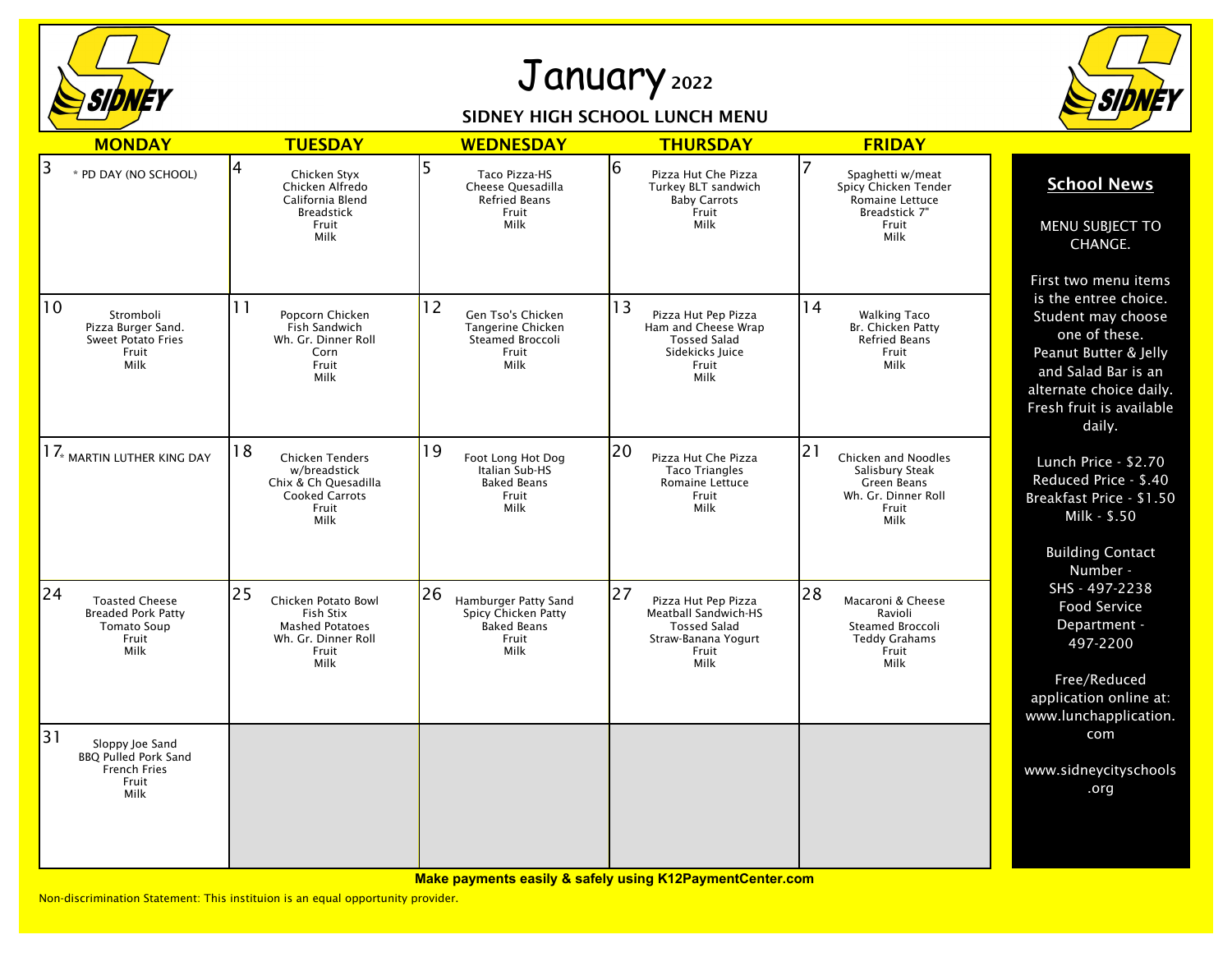| <b>Serving Date</b> | Recipe                               | <b>Allergens</b>            |
|---------------------|--------------------------------------|-----------------------------|
| 01/04/2022          | R-0255 - Milk                        | Milk                        |
|                     | R-0357 - Breadstick                  | Wheat                       |
|                     | R-0371 - Chicken Alfredo             | Milk, Wheat, Soybeans       |
|                     | R-0390 - Chicken Fingers (Fryz)      | Wheat, Soybeans             |
|                     | R-0471 - Uncrustable PB & J (HS)     | Peanuts, Wheat              |
|                     | R-0693 - Salad bar/choice            | Milk, Eggs, Wheat, Soybeans |
|                     | R-0698 - Taco Bar Salad              | Milk, Wheat, Soybeans       |
| 01/05/2022          | R-0255 - Milk                        | Milk                        |
|                     | R-0471 - Uncrustable PB & J (HS)     | Peanuts, Wheat              |
|                     | R-0678 - Cheese Quesadilla           | Milk, Wheat, Soybeans       |
|                     | R-0693 - Salad bar/choice            | Milk, Eggs, Wheat, Soybeans |
|                     | R-0864 - Taco Pizza-HS               | Milk, Wheat, Soybeans       |
| 01/06/2022          | R-0255 - Milk                        | Milk                        |
|                     | R-0471 - Uncrustable PB & J (HS)     | Peanuts, Wheat              |
|                     | R-0657 - Pizza Hut Cheese Pizza      | Milk, Wheat                 |
|                     | R-0693 - Salad bar/choice            | Milk, Eggs, Wheat, Soybeans |
|                     | R-0863 - Turkey Bacon Lettuce Tomato | Wheat, Soybeans (soy)       |
| 01/07/2022          | R-0255 - Milk                        | Milk                        |
|                     | R-0261 - Spaghetti with Meat Sauce   | Wheat                       |
|                     | R-0279 - Spicy Chicken Tenders       | Wheat, Soybeans             |
|                     | R-0317 - Breadstick 7"               | Milk, Wheat                 |
|                     | R-0469 - Romaine Lettuce (HS)        | Milk, Eggs                  |
|                     | R-0471 - Uncrustable PB & J (HS)     | Peanuts, Wheat              |
|                     | R-0693 - Salad bar/choice            | Milk, Eggs, Wheat, Soybeans |
|                     | R-0716 - Sub bar                     | Eggs                        |
| 01/10/2022          | R-0255 - Milk                        | Milk                        |
|                     | R-0402 - Pizza Burger Sand.          | Wheat, Soybeans             |
|                     | R-0471 - Uncrustable PB & J (HS)     | Peanuts, Wheat              |
|                     | R-0483 - Sw. Pot Fries-HS            | Soybeans                    |
|                     | R-0693 - Salad bar/choice            | Milk, Eggs, Wheat, Soybeans |
|                     | R-0812 - Stromboli                   | Milk, Wheat, Soybeans       |
| 01/11/2022          | R-0217 - Popcorn Chicken             | Wheat, Soybeans             |
|                     | R-0255 - Milk                        | Milk                        |
|                     | R-0276 - Fish                        | Fish, Wheat                 |
|                     | R-0297 - Wh. Gr. Dinner Roll         | Wheat                       |
|                     | R-0471 - Uncrustable PB & J (HS)     | Peanuts, Wheat              |
|                     | R-0693 - Salad bar/choice            | Milk, Eggs, Wheat, Soybeans |
|                     | R-0698 - Taco Bar Salad              | Milk, Wheat, Soybeans       |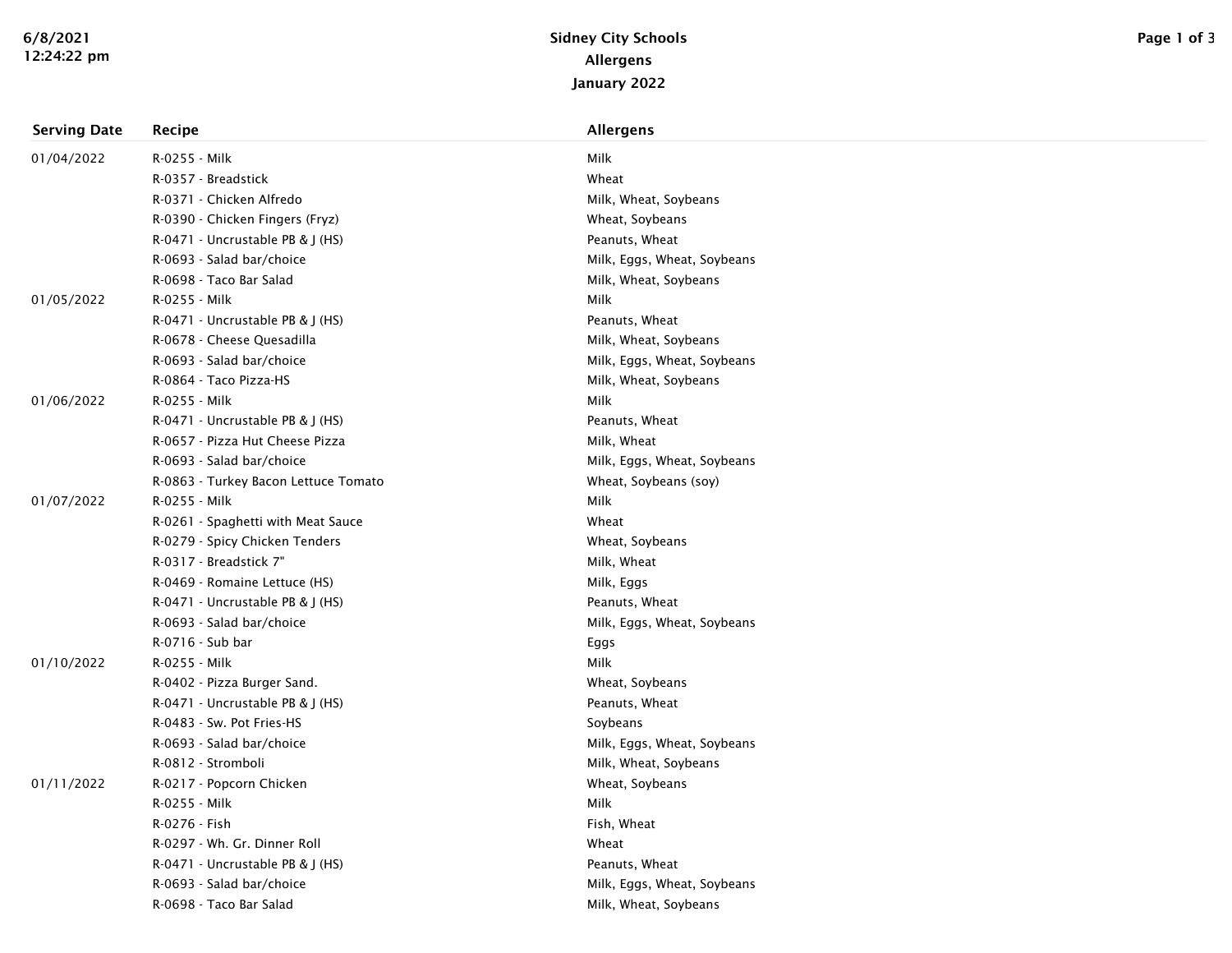| 01/12/2022 | R-0255 - Milk                         | Milk                          |  |
|------------|---------------------------------------|-------------------------------|--|
|            | R-0471 - Uncrustable PB & J (HS)      | Peanuts, Wheat                |  |
|            | R-0693 - Salad bar/choice             | Milk, Eggs, Wheat, Soybeans   |  |
|            | R-0767 - General Tso's Chicken        | Milk, Eggs, Wheat, Soybeans   |  |
|            | R-0865 - Tangerine Chicken            | Eggs, Wheat, Soybeans         |  |
| 01/13/2022 | R-0255 - Milk                         | Milk                          |  |
|            | R-0459 - Ham and cheese wrap          | Milk, Wheat                   |  |
|            | R-0468 - Tossed Salad (HS)            | Milk, Eggs                    |  |
|            | R-0471 - Uncrustable PB & J (HS)      | Peanuts, Wheat                |  |
|            | R-0656 - Pizza Hut Pep Pizza          | Milk, Wheat                   |  |
|            | R-0693 - Salad bar/choice             | Milk, Eggs, Wheat, Soybeans   |  |
| 01/14/2022 | R-0213 - Walking Taco                 | Milk, Soybeans (soy)          |  |
|            | R-0255 - Milk                         | Milk                          |  |
|            | R-0283 - Br. Chicken Patty Sand. (HS) | Wheat, Soybeans               |  |
|            | R-0471 - Uncrustable PB & J (HS)      | Peanuts, Wheat                |  |
|            | R-0693 - Salad bar/choice             | Milk, Eggs, Wheat, Soybeans   |  |
|            | R-0716 - Sub bar                      | Eggs                          |  |
| 01/18/2022 | R-0236 - Chicken Tenders              | Wheat, Soybeans               |  |
|            | R-0255 - Milk                         | Milk                          |  |
|            | R-0319 - Chix & Ch Quesadilla         | Milk, Wheat, Soybeans (soy)   |  |
|            | R-0446 - HS breadstick                | Wheat                         |  |
|            | $R-0471$ - Uncrustable PB & J (HS)    | Peanuts, Wheat                |  |
|            | R-0693 - Salad bar/choice             | Milk, Eggs, Wheat, Soybeans   |  |
|            | R-0698 - Taco Bar Salad               | Milk, Wheat, Soybeans         |  |
| 01/19/2022 | R-0255 - Milk                         | Milk                          |  |
|            | R-0364 - Foot Long Hot Dog            | Wheat                         |  |
|            | $R-0471$ - Uncrustable PB & J (HS)    | Peanuts, Wheat                |  |
|            | R-0693 - Salad bar/choice             | Milk, Eggs, Wheat, Soybeans   |  |
|            | R-0867 - Italian Sub-HS               | Wheat                         |  |
| 01/20/2022 | R-0255 - Milk                         | Milk                          |  |
|            | R-0451 - Taco Pizza Triangles         | Milk, Wheat, Soybeans         |  |
|            | R-0469 - Romaine Lettuce (HS)         | Milk, Eggs                    |  |
|            | $R-0471$ - Uncrustable PB & J (HS)    | Peanuts, Wheat                |  |
|            | R-0657 - Pizza Hut Cheese Pizza       | Milk, Wheat                   |  |
|            | R-0693 - Salad bar/choice             | Milk, Eggs, Wheat, Soybeans   |  |
| 01/21/2022 | R-0200 - Chicken & Noodles            | Milk (Dairy), Wheat, Soybeans |  |
|            | R-0255 - Milk                         | Milk                          |  |
|            | R-0270 - Salisbury Steak              | Milk, Wheat, Soybeans (soy)   |  |
|            | R-0297 - Wh. Gr. Dinner Roll          | Wheat                         |  |
|            | R-0471 - Uncrustable PB & J (HS)      | Peanuts, Wheat                |  |
|            | R-0693 - Salad bar/choice             | Milk, Eggs, Wheat, Soybeans   |  |
|            | R-0716 - Sub bar                      | Eggs                          |  |
| 01/24/2022 | R-0255 - Milk                         | Milk                          |  |
|            | R-0269 - Breaded Pork Patty Sand (HS) | Eggs, Wheat, Soybeans (soy)   |  |
|            | R-0464 - Toasted Cheese Sandwich-HS   | Milk, Wheat, Soybeans (soy)   |  |